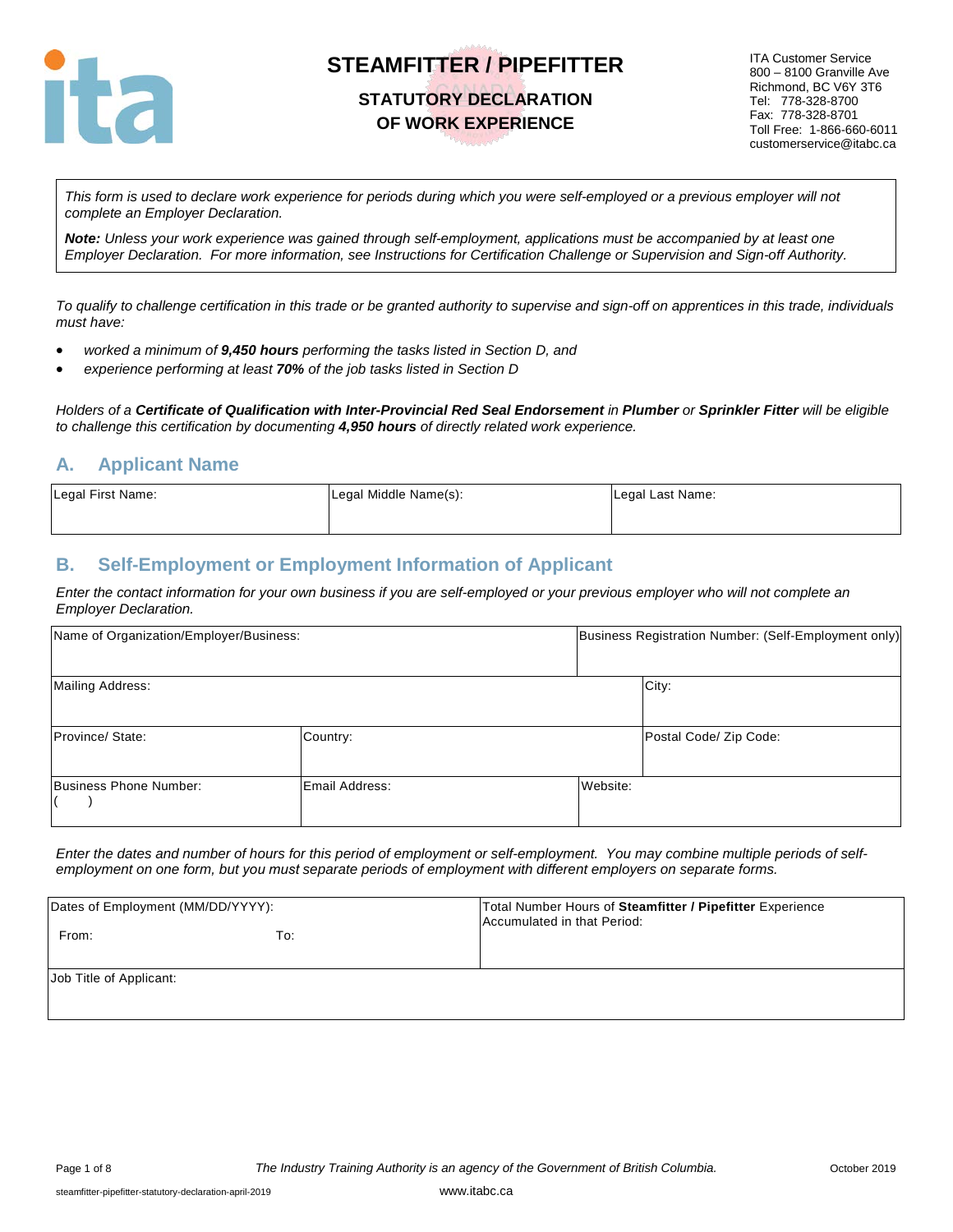

# **STEAMFITTER / PIPEFITTER STATUTORY DECLARATION OF WORK EXPERIENCE**

ITA Customer Service 800 – 8100 Granville Ave Richmond, BC V6Y 3T6 Tel: 778-328-8700 Fax: 778-328-8701 Toll Free: 1-866-660-6011 customerservice@itabc.ca

## **C. Reason for Statutory Declaration**

Indicate why a Statutory Declaration is required for this period of employment:

| $\Box$ | Applicant was self-emplo |  |  |
|--------|--------------------------|--|--|
|        |                          |  |  |

oyed **Employer will/can not complete Employer Declaration** 

Applicants **must** attempt to contact current or previous employers to request an Employer Declaration filled out and signed.

If you have been unable to obtain an Employer Declaration for any portion of your non-self-employed work experience, **indicate the steps you have taken to try to obtain it.** If sufficient evidence of steps taken is not provided, the application may not be approved.

## **D. Statutory Declaration of Job Task Performance**

*By checking "Yes" or "No" in the Declaration Response column, indicate whether you have performed the job tasks listed below during the period indicated in Section B.* 

| Job Tasks (80)                                               | <b>Declaration</b><br><b>Response</b> |        |
|--------------------------------------------------------------|---------------------------------------|--------|
| PERFORM SAFETY-RELATED FUNCTIONS                             | Yes:                                  | П      |
| Maintains safe work environment                              | No:                                   | П      |
| Use personal protective equipment (PPE) and safety equipment | Yes:                                  | □      |
|                                                              | No:                                   | П      |
| Perform lock-out and tag-out procedures                      | Yes:                                  | П      |
|                                                              | No:                                   | П      |
| Practice fire prevention                                     | Yes:                                  | П      |
|                                                              | No:                                   | $\Box$ |
| <b>USE TOOLS AND EQUIPMENT</b>                               | Yes:                                  | П      |
| Use common tools and equipment                               | No:                                   | П      |
| Use access equipment                                         | Yes:                                  | П      |
|                                                              | No:                                   | $\Box$ |
| Use rigging, hoisting, lifting and positioning equipment     | Yes:                                  | П      |
|                                                              | No:                                   |        |

#### *Enter the applicant name (repeat on every page of this form)*

| Legal First Name: |  | Legal Middle Name(s): | Legal Last Name: |  |
|-------------------|--|-----------------------|------------------|--|
|-------------------|--|-----------------------|------------------|--|

Page 2 of 8 *The Industry Training Authority is an agency of the Government of British Columbia.* October 2019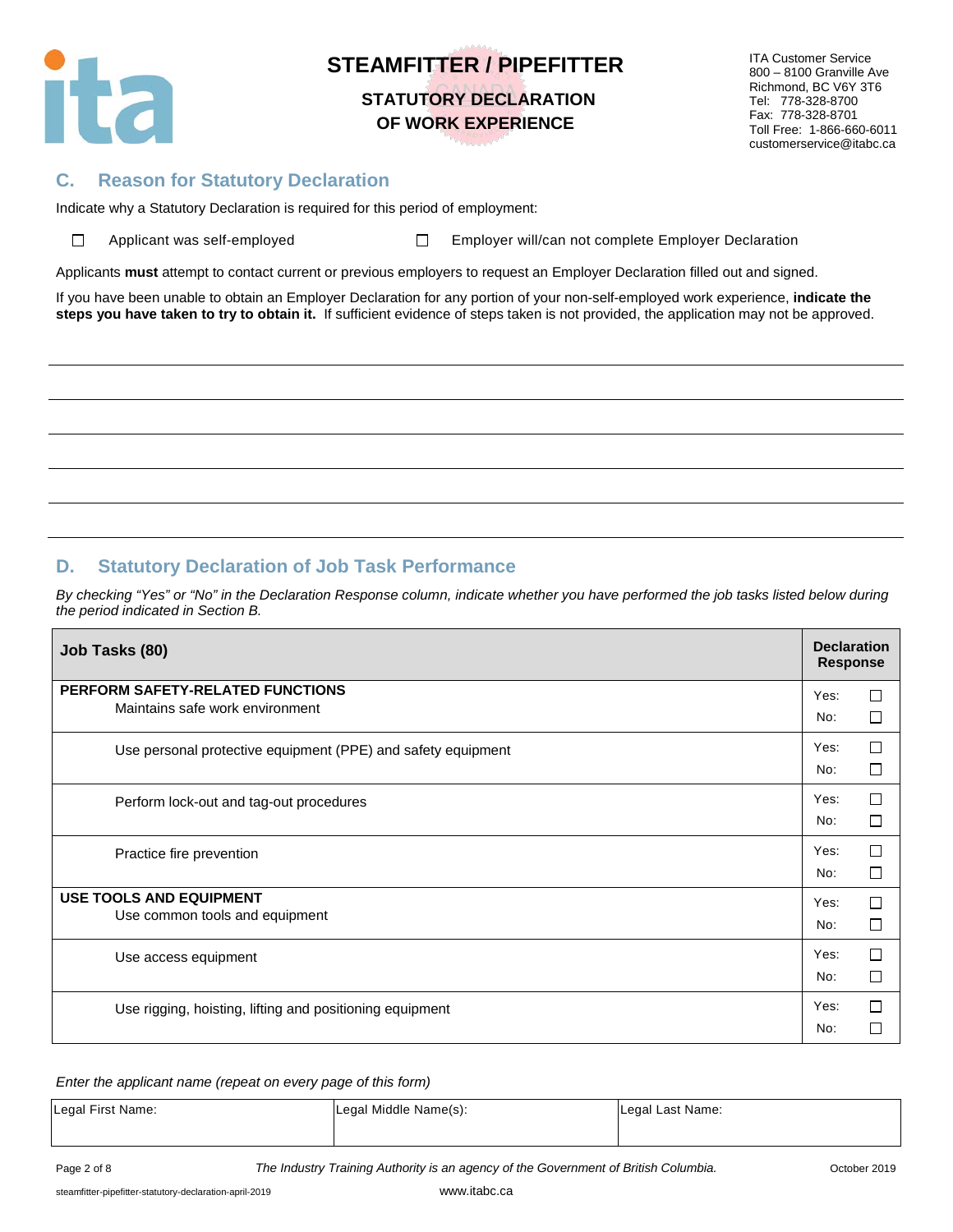

# **STATUTORY DECLARATION OF WORK EXPERIENCE**

ITA Customer Service 800 – 8100 Granville Ave Richmond, BC V6Y 3T6 Tel: 778-328-8700 Fax: 778-328-8701 Toll Free: 1-866-660-6011 customerservice@itabc.ca

| Job Tasks (80)                                                      | <b>Declaration</b><br><b>Response</b> |                  |
|---------------------------------------------------------------------|---------------------------------------|------------------|
| Rig loads for cranes                                                | Yes:<br>No:                           | $\Box$<br>$\Box$ |
| Use welding equipment                                               | Yes:<br>No:                           | $\Box$<br>$\Box$ |
| Use soldering and brazing equipment                                 | Yes:<br>No:                           | $\Box$<br>$\Box$ |
| Use oxy-fuel equipment                                              | Yes:<br>No:                           | $\Box$<br>$\Box$ |
| Use technical instruments and testers                               | Yes:<br>No:                           | $\Box$<br>$\Box$ |
| PERFORM ROUTINE TRADE ACTIVITIES<br>Use mathematics and science     | Yes:<br>No:                           | $\Box$<br>□      |
| Interpret drawings and specifications                               | Yes:<br>No:                           | $\Box$<br>$\Box$ |
| Use codes, regulations and standards                                | Yes:<br>No:                           | $\Box$<br>$\Box$ |
| Use manufacturer's documentation                                    | Yes:<br>No:                           | $\Box$<br>$\Box$ |
| PERFORM LAYOUT AND INSALLATION OF PIPING COMPONENTS                 | Yes:                                  | $\Box$           |
| Install valves                                                      | No:                                   | $\Box$           |
| Install fittings                                                    | Yes:<br>No:                           | $\Box$<br>$\Box$ |
| Penetrate structures                                                | Yes:<br>No:                           | $\Box$<br>□      |
| Layout and install piping and tubing                                | Yes:<br>No:                           | $\Box$<br>$\Box$ |
| Perform maintenance, troubleshooting, repairs and testing on valves | Yes:<br>No:                           | $\Box$<br>□      |
| PERFORM FABRICATION                                                 | Yes:                                  | $\Box$           |
| Fabricate brackets, supports, hangers, guides and anchors           | No:                                   | $\Box$           |
| Fabricate piping system components                                  | Yes:<br>No:                           | $\Box$<br>$\Box$ |

#### *Enter the applicant name (repeat on every page of this form)*

| Legal First Name: | Legal Middle Name(s): | Legal Last Name: |
|-------------------|-----------------------|------------------|
|-------------------|-----------------------|------------------|

Page 3 of 8 **The Industry Training Authority is an agency of the Government of British Columbia.** Cotober 2019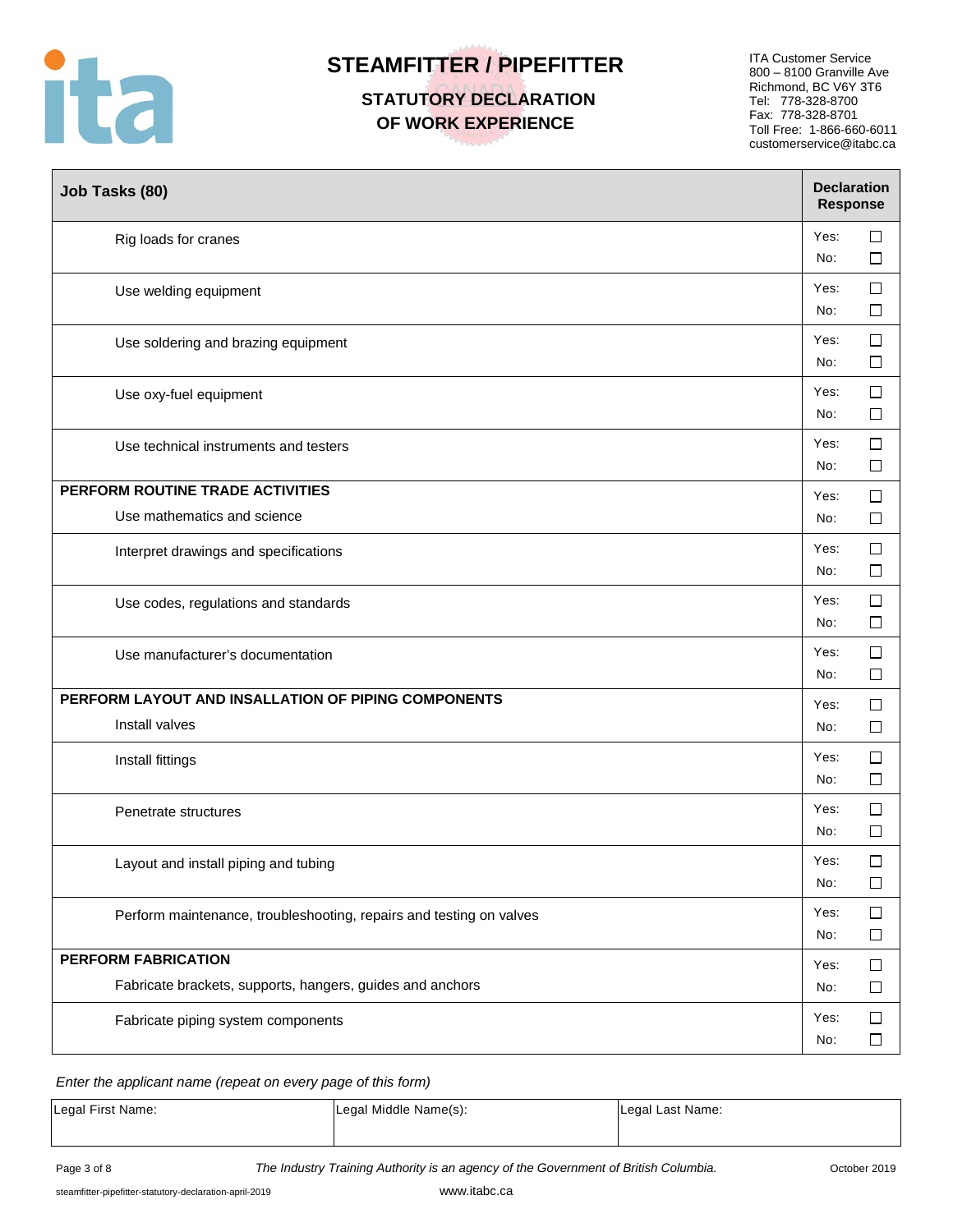

# **STATUTORY DECLARATION OF WORK EXPERIENCE**

ITA Customer Service 800 – 8100 Granville Ave Richmond, BC V6Y 3T6 Tel: 778-328-8700 Fax: 778-328-8701 Toll Free: 1-866-660-6011 customerservice@itabc.ca

| Job Tasks (80)                                                                                                                    |             | <b>Declaration</b><br><b>Response</b> |
|-----------------------------------------------------------------------------------------------------------------------------------|-------------|---------------------------------------|
| <b>USE COMMUNICATION TECHNIQUES</b>                                                                                               | Yes:        | $\Box$                                |
| Use communication and mentoring techniques                                                                                        | No:         | □                                     |
| <b>INSTALL HEAT TRACING SYSTEMS</b>                                                                                               | Yes:        | $\Box$                                |
| Install heat tracing systems                                                                                                      | No:         | □                                     |
| Repair and test heat tracing systems                                                                                              | Yes:<br>No: | $\Box$<br>$\Box$                      |
| <b>INSTALL HYDRONIC SYSTEMS</b>                                                                                                   | Yes:        | $\Box$                                |
| Interpret heating and cooling systems                                                                                             | No:         | $\Box$                                |
| Install equipment for hydronic systems                                                                                            | Yes:<br>No: | $\Box$<br>$\Box$                      |
| Install piping for hydronic systems                                                                                               | Yes:<br>No: | $\Box$<br>$\Box$                      |
| Test and repair hydronic systems                                                                                                  | Yes:<br>No: | $\Box$<br>$\Box$                      |
| <b>INSTALL STEAM SYSTEMS</b>                                                                                                      | Yes:        | $\Box$                                |
| Install equipment for steam systems                                                                                               | No:         | $\Box$                                |
| Install piping for steam and condensate systems                                                                                   | Yes:<br>No: | $\Box$<br>$\Box$                      |
| Test and repair steam and condensate systems                                                                                      | Yes:<br>No: | □<br>$\Box$                           |
| <b>INSTALL INDUSTRIAL WATER AND WASTE SYSTEMS</b>                                                                                 | Yes:        | $\Box$                                |
| Install equipment for industrial water and waste systems                                                                          | No:         | $\Box$                                |
| Install piping for industrial water and waste systems                                                                             | Yes:<br>No: | $\Box$<br>$\Box$                      |
| Test and repair industrial water and waste systems                                                                                | Yes:<br>No: | □<br>$\Box$                           |
| <b>APPLY ELECTRICAL CONCEPTS</b>                                                                                                  |             |                                       |
| Use the principles of electricity; use electrical wiring diagrams and schematics; interpret the Canadian<br>Electrical Code (CEC) | Yes:<br>No: | $\Box$<br>$\Box$                      |
| Apply single phase motor theory                                                                                                   | Yes:<br>No: | $\Box$<br>□                           |

#### *Enter the applicant name (repeat on every page of this form)*

| Legal First Name: | Legal Middle Name(s): | Legal Last Name: |
|-------------------|-----------------------|------------------|
|                   |                       |                  |

Page 4 of 8 **The Industry Training Authority is an agency of the Government of British Columbia.** Cotober 2019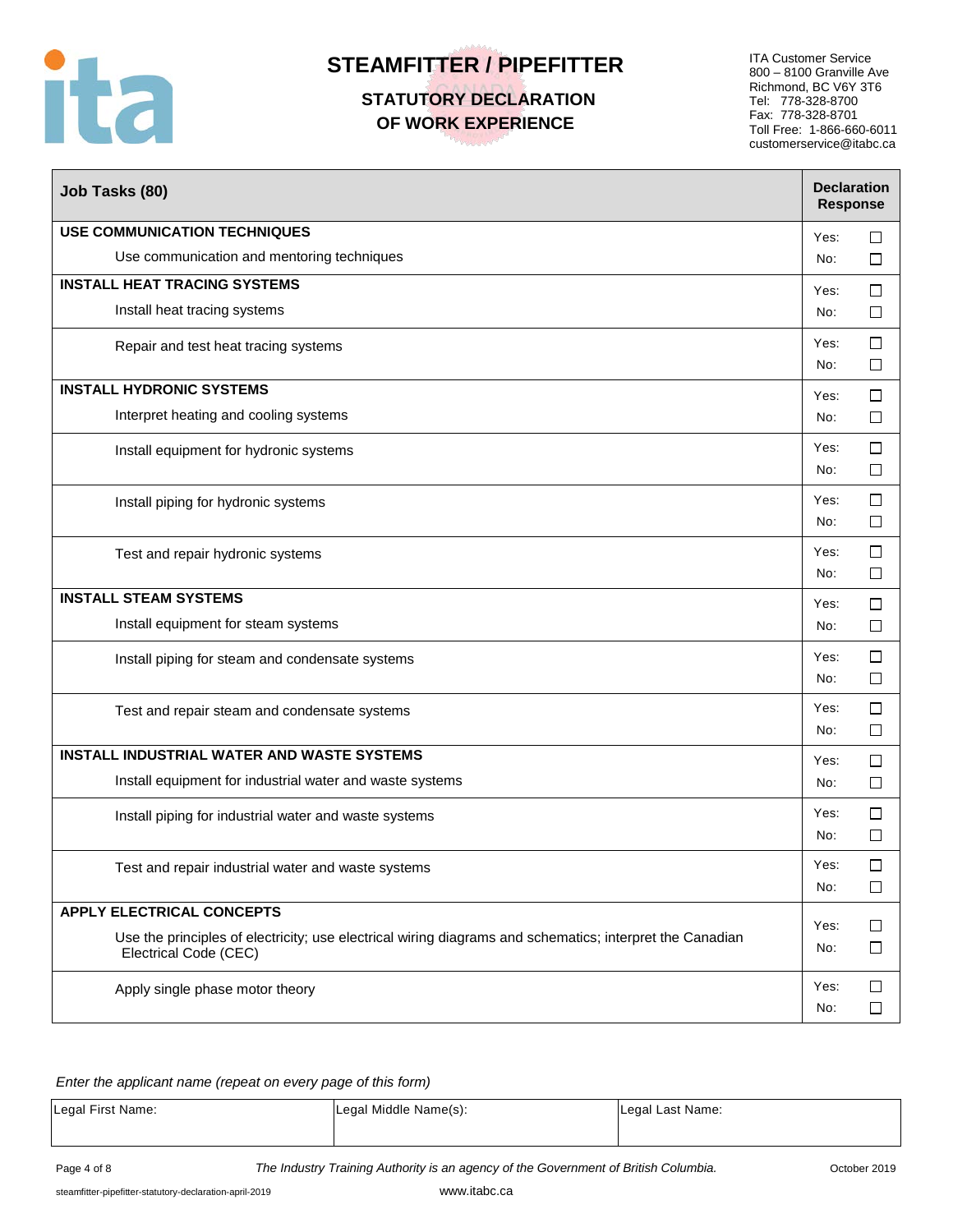

## **STATUTORY DECLARATION OF WORK EXPERIENCE**

ITA Customer Service 800 – 8100 Granville Ave Richmond, BC V6Y 3T6 Tel: 778-328-8700 Fax: 778-328-8701 Toll Free: 1-866-660-6011 customerservice@itabc.ca

| Apply three phase motor theory                        | Yes:<br>No: | □<br>$\Box$      |
|-------------------------------------------------------|-------------|------------------|
| Apply wiring practices                                | Yes:<br>No: | $\Box$<br>□      |
| PLAN GAS FIRED APPLIANCE SYSTEM INSTALLATIONS         | Yes:        | $\Box$           |
| Size piping and tubing systems                        | No:         | $\Box$           |
| Select regulators, valves and valve train components  | Yes:<br>No: | $\Box$<br>$\Box$ |
| Select gas-fired appliances                           | Yes:<br>No: | □<br>$\Box$      |
| Select flame safe guards                              | Yes:<br>No: | $\Box$<br>$\Box$ |
| Select burners                                        | Yes:<br>No: | $\Box$<br>□      |
| Plan a project                                        | Yes:<br>No: | $\Box$<br>□      |
| <b>INSTALL FUEL SYSTEMS</b>                           | Yes:        | $\Box$           |
| Install equipment for fuel systems                    | No:         | $\Box$           |
| Install piping and tubing for fuel systems            | Yes:<br>No: | $\Box$<br>$\Box$ |
| Install regulators, valves and valve train components | Yes:<br>No: | □<br>□           |
| Install air supply systems                            | Yes:<br>No: | $\Box$<br>$\Box$ |
| Test and repair fuel systems                          | Yes:<br>No: | $\Box$<br>$\Box$ |
| Commission fuel/air delivery systems                  | Yes:<br>No: | □<br>$\Box$      |
| <b>INSTALL MEDICAL GAS SYSTEMS</b>                    | Yes:        | $\Box$           |
| Install equipment for medical gas systems             | No:         | $\Box$           |
| Install piping and tubing for medical gas systems     | Yes:<br>No: | $\Box$<br>$\Box$ |
| Test and repair medical gas systems                   | Yes:<br>No: | $\Box$<br>$\Box$ |

#### *Enter the applicant name (repeat on every page of this form)*

| Legal First Name: | Legal Middle Name(s): | Legal Last Name: |
|-------------------|-----------------------|------------------|
|-------------------|-----------------------|------------------|

Page 5 of 8 **The Industry Training Authority is an agency of the Government of British Columbia.** Cotober 2019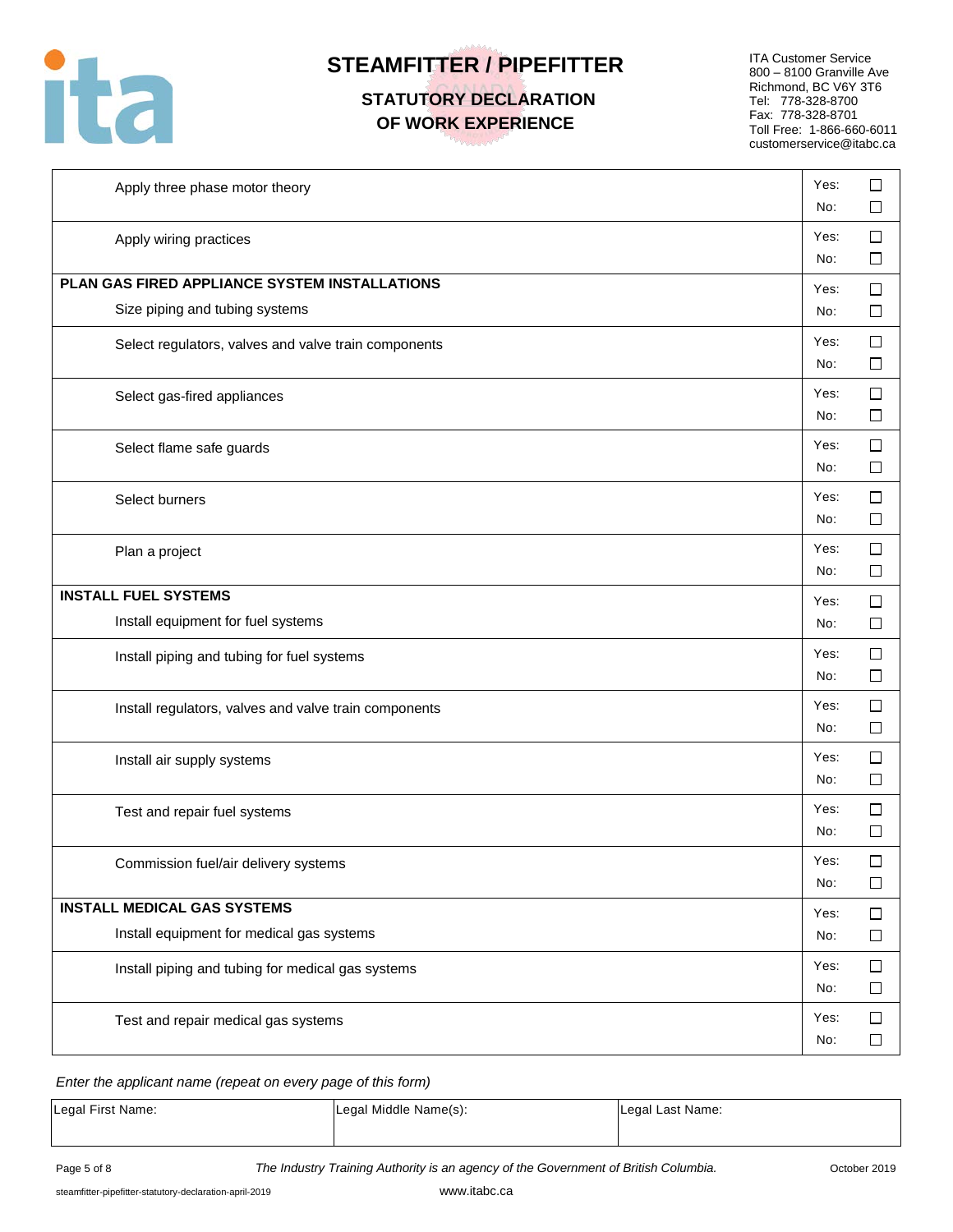

## **STATUTORY DECLARATION OF WORK EXPERIENCE**

ITA Customer Service 800 – 8100 Granville Ave Richmond, BC V6Y 3T6 Tel: 778-328-8700 Fax: 778-328-8701 Toll Free: 1-866-660-6011 customerservice@itabc.ca

| <b>INSTALL PROCESS PIPING SYSTEMS</b>                                            | Yes:        | □                |
|----------------------------------------------------------------------------------|-------------|------------------|
| Install equipment for process piping systems                                     | No:         | □                |
| Install piping for process piping systems                                        | Yes:<br>No: | □<br>□           |
| Test and repair process piping systems                                           | Yes:<br>No: | □<br>$\Box$      |
| <b>INSTALL HYDRAULIC SYSTEMS</b>                                                 | Yes:        | □                |
| Install equipment for hydraulic systems                                          | No:         | □                |
| Install piping, tubing and hoses for hydraulic systems                           | Yes:<br>No: | □<br>$\Box$      |
| Test and repair hydraulic systems                                                | Yes:<br>No: | □<br>□           |
| <b>INSTALL COMPRESED AIR AND PNEUMATIC SYSTEMS</b>                               | Yes:        | $\Box$           |
| Install equipment for compressed air and pneumatic systems                       | No:         | □                |
| Install piping and tubing for compressed air and pneumatic systems               | Yes:<br>No: | $\Box$<br>$\Box$ |
| Test and repair compressed air and pneumatic systems                             | Yes:<br>No: | $\Box$<br>□      |
| <b>INSTALL HEAT RECOVERY SYSTEMS</b>                                             | Yes:        | $\Box$           |
| Install equipment for heat recovery systems                                      | No:         | $\Box$           |
| Install piping for heat recovery systems                                         | Yes:<br>No: | $\Box$<br>□      |
| Test and repair heat recovery systems                                            | Yes:<br>No: | □<br>$\Box$      |
| INSTALL HEATING, VENTILATION, AIR CONDITIONING AND REFRIGERATION SYSTEMS (HVACR) | Yes:        | $\Box$           |
| Install equipment for HVACR systems                                              | No:         | $\Box$           |
| Install piping for HVACR systems                                                 | Yes:<br>No: | □<br>$\Box$      |
| Test and repair HVACR systems                                                    | Yes:<br>No: | □<br>$\Box$      |
| <b>INSTALL SPECIALITY SYSTEMS</b>                                                | Yes:        | $\Box$           |
| Install equipment for specialty systems                                          | No:         | □                |
| Install piping for specialty systems                                             | Yes:<br>No: | □<br>$\Box$      |

*Enter the applicant name (repeat on every page of this form)*

| Legal First Name: | Legal Middle Name(s): | Legal Last Name: |
|-------------------|-----------------------|------------------|
|                   |                       |                  |

Page 6 of 8 **The Industry Training Authority is an agency of the Government of British Columbia.** Cotober 2019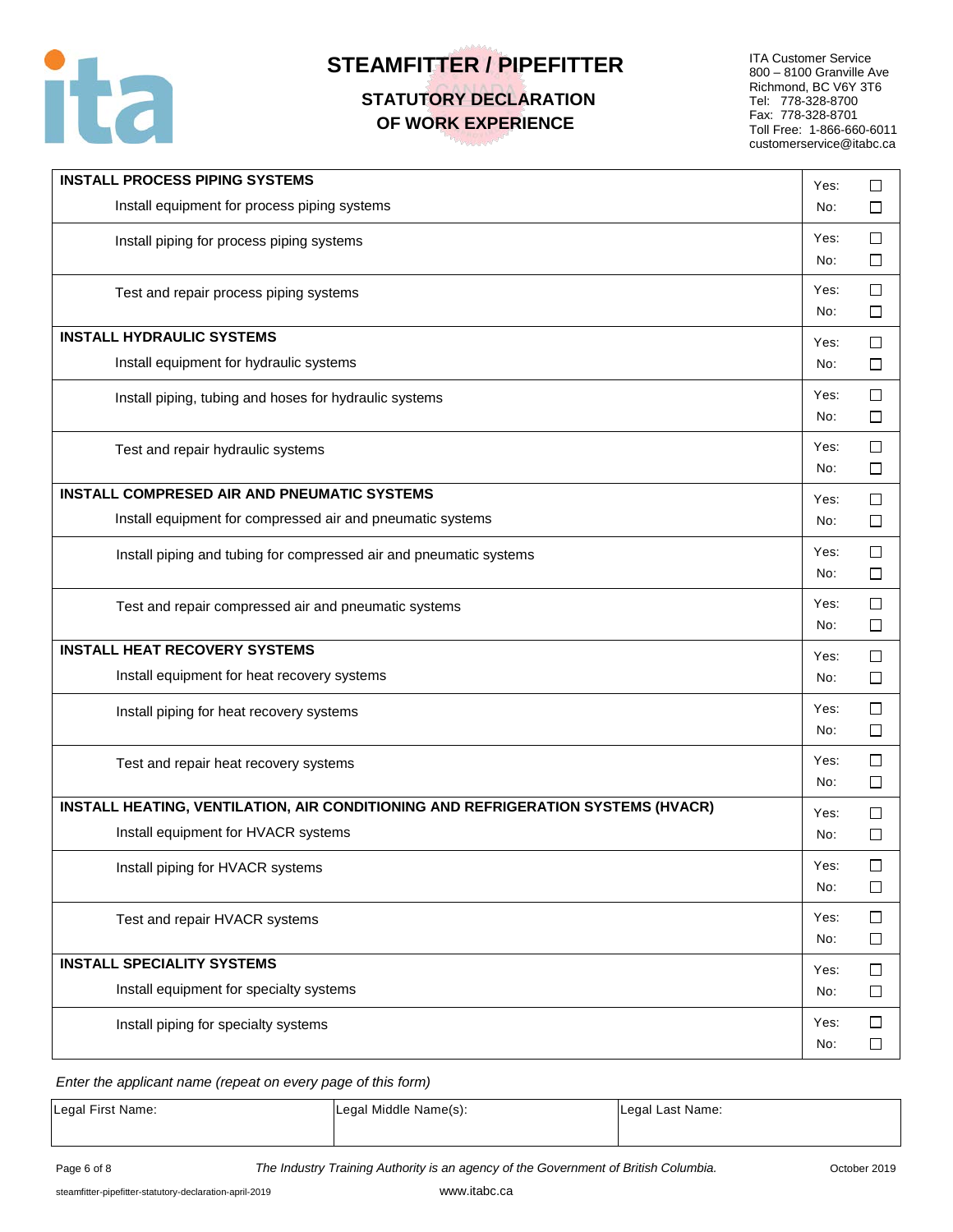

## **STATUTORY DECLARATION OF WORK EXPERIENCE**

ITA Customer Service 800 – 8100 Granville Ave Richmond, BC V6Y 3T6 Tel: 778-328-8700 Fax: 778-328-8701 Toll Free: 1-866-660-6011 customerservice@itabc.ca

| Test and repair specialty systems                                                               | Yes:<br>No: |        |  |  |  |
|-------------------------------------------------------------------------------------------------|-------------|--------|--|--|--|
| <b>PERFORM COMMISSIONING</b><br>Prepare system for commissioning, start-up and turnover         | Yes:<br>No: | П      |  |  |  |
| Balance and commission systems                                                                  | Yes:<br>No: | П<br>П |  |  |  |
| <b>INSTALL MARINE SYSTEMS</b><br>Perform penetration and layout of marine structures and piping | Yes:<br>No: |        |  |  |  |
| Install piping for marine systems                                                               | Yes:<br>No: | П      |  |  |  |
| Repair marine piping systems                                                                    | Yes:<br>No: | П      |  |  |  |
| <b>INSTALL BACKFLOW PREVENTION</b>                                                              |             |        |  |  |  |
| Install cross connection assemblies and devices                                                 | No:         | $\Box$ |  |  |  |
| Test, troubleshoot and repair cross connection assemblies and devices                           | Yes:<br>No: |        |  |  |  |

## **E. Applicant Signature**

I certify that the information I have provided is accurate. (Note: Collection and protection of personal information on this form is in accordance with the provisions of the Freedom of Information and Protection of Privacy Act.)

| Applicant Name (please print): | Applicant Signature: | Date: (MM/DD/YYYY) |
|--------------------------------|----------------------|--------------------|
|                                |                      |                    |

#### *Enter the applicant name (repeat on every page of this form)*

| Legal First Name: | Legal Middle Name(s): | Legal Last Name: |
|-------------------|-----------------------|------------------|
|                   |                       |                  |
|                   |                       |                  |

Page 7 of 8 *The Industry Training Authority is an agency of the Government of British Columbia.* October 2019